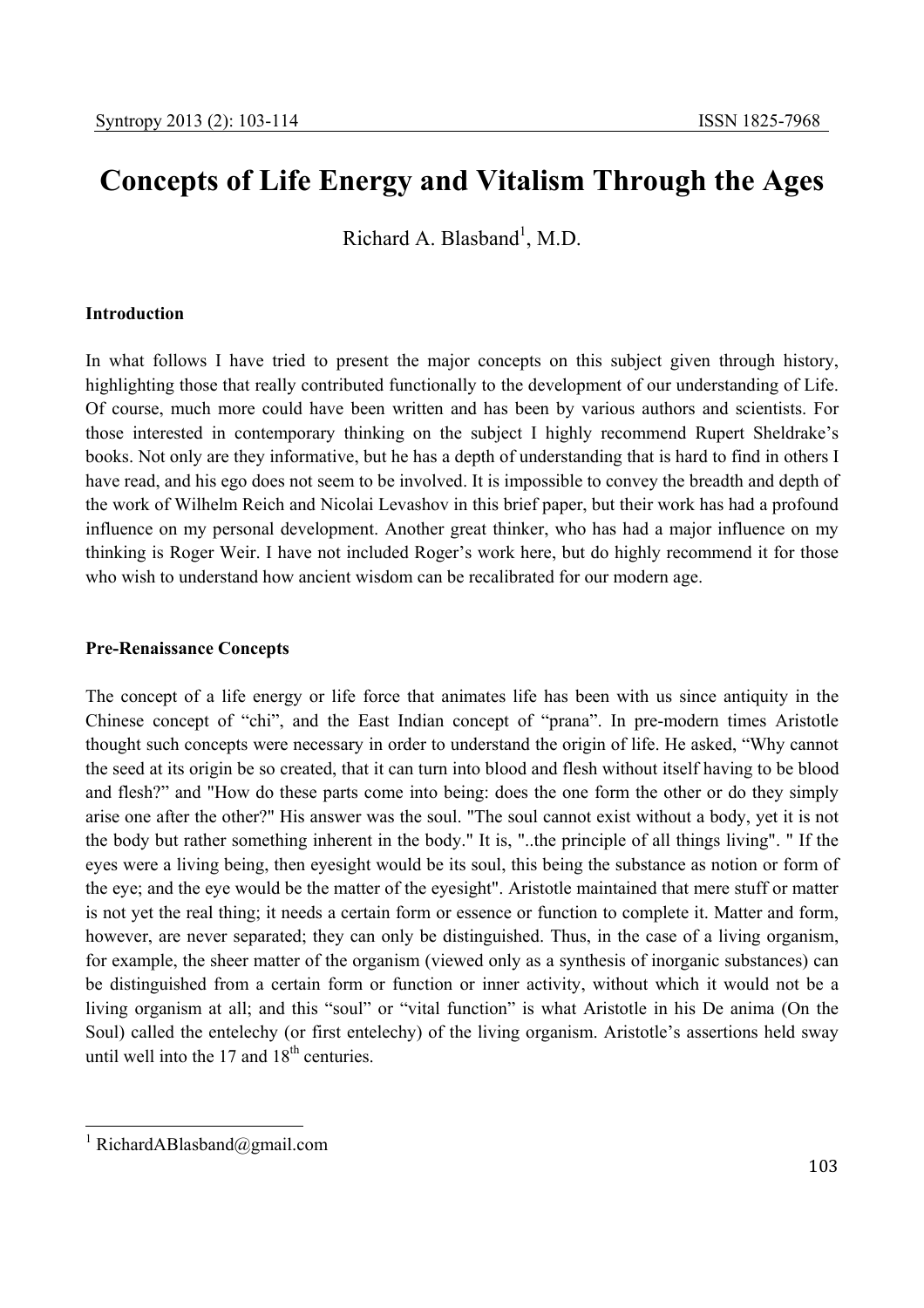## **Renaissance**

l

Galileo's (mid 1500s to mid-1600's) work wrought major changes in how to conceive of ourselves and our universe. He championed a quantitative, analytic view of natural processes which dominates most scientific thought to the present time. In essence he found nature to be a process whereby mechanical principles were at work. This included the theory of life. The appeal of mechanism was that much could be done with it both theoretically and practically. Little could be done with so called "vitalistic theories" of the time.

Nevertheless certain problems could not readily be solved by mechanistic thinking. These pertained primarily to problems of the origin of life and/or its evolution. Addressing these problems in the Premodern era (1500's to 1800's) in vitalistic terms were physicians and scientists such as William Harvey, who discovered the circulation of blood, Georg Ernest Stahl, who gave us the "phlogiston" theory, Caspar Friedrich Wolff, considered the father of "epigenetic descriptive embryology", who described a "vis essentialis" as a force endowed with qualities, which could direct epigenesis and the conservation of the mature body and could unite in a common work with agents of the inorganic. Albert Haller objected to Wolff's concept of the vis essentialis, as described by Wolff in that it could not account for the form of things unless we accepted that the embryo is already there when conception takes place and the vital energies then organize and imbue it with Life.

Johann Friedrich Blumenbach, (1752-1840) was considered the father of modern anthropology. A professor of medicine at the University of Gottingen, he was considered to be among the first to apply scientific principles to the study of man. According to Hans Dreisch, who wrote the first scholarly history of vitalism, <sup>2</sup>Blumenbach was the only one of the above-mentioned investigators to take a step beyond Aristotle. Blumenbach described fundamental physiological properties such as contractibility, irritability and sensibility which, working together with a "vita propria" established the specific vital activity of the systemic parts of the living organism. His was the first real system of vitalism. With respect to embryogenesis he describes how the "formative impulse" first comes into being after the mingling of the "sex-liquids" in the uterus during conception. He compared this formative impulse to gravity, constantly there and effective, but whose cause, "is for us a quality occulta".

In the 1880's August Weismann proposed that organisms consisted of two functional parts, the body or somatoplasm and the germ-plasm. The latter was described as a highly complex structure with the power of developing into a complex organism. According to Rupert Sheldrake<sup>3</sup>, Weissman believed that the germ-plasm, "is the repository of all the specific causes of form observed in the adult organism: each particular part of the organism is caused by a particulate material unit, called a determinant". The

<sup>2</sup> Driesch, Hans *The History & Theory of Vitalism*, Trans. By C.K.Ogden, Magdalene College, Cambridge, 1914.

<sup>3</sup> Sheldrake, Rupert ,*The Presence of the Past*, Times Books, N.Y. 1988.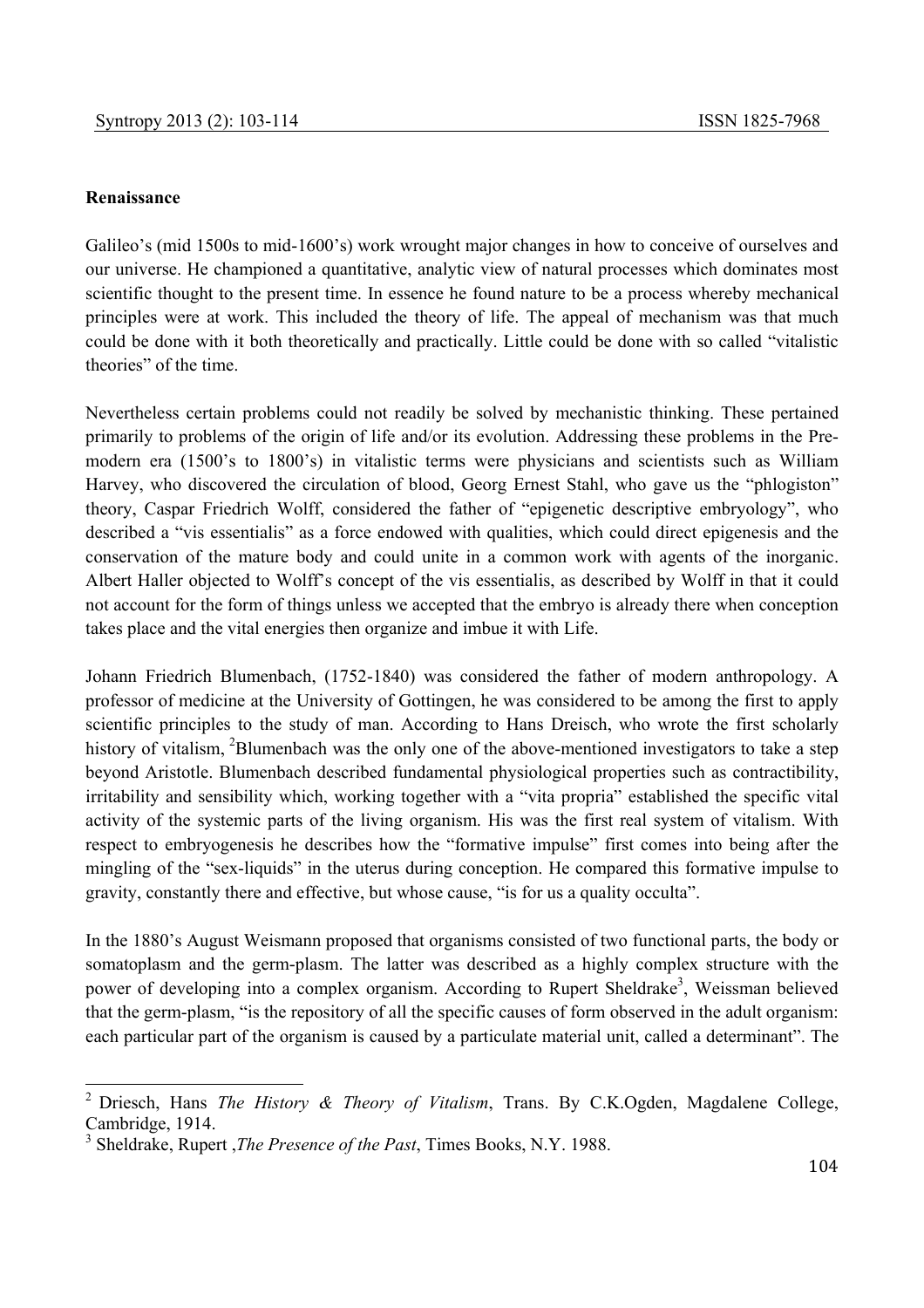continuity of the germ-plasm through the generations became the "central dogma" of molecular biology in the 20<sup>th</sup> Century, in which Weismanss's scheme is interpreted in terms of DNA and proteins.

## **Hans Dreisch**

Hans Dreisch was an experimental biologist whose work spanned the turn of the  $19<sup>th</sup>$ -20<sup>th</sup> Centuries. His studies and books on vitalism were the most comprehensive and discerning for that time. For Dreisch vitalism was the theory of *the autonomy of the processes of life*. This is effected according to Dreisch by what he calls an "individualizing agent", an "entelechy" to use Aristotle's term, which is neither an energy nor a material substance of some special kind, but is non-material and non-spatial, acting "into" space. In this context Dreisch mentions Descartes and Hartmann who defend the view that a "non-mechanical agent –the 'soul'-may alter the direction of material particles, and by this action also alter the directions of all forces which go out from them." (Dreisch, 1914). Dreisch mentions the known fundamental laws of physics, the conservation of energy, etc, and shows how his theory can conserve these laws.

Dreisch argues and presents evidence from nature to show that contrary to the mechanistic view of life, vitalism shows that life is not only not a mere field of chance, but that its phenomena are not even covered by a machine-theory. It is not sufficient for an explanation of what happens. One piece of evidence is the fact that in many kinds of embryonic organs or even animals, if you deprive part of their cells, the rest of the organ or animal will always develop in the normal manner, though in miniature. That is, what develops is not just a part of the organization, but the whole, only on a smaller scale. Dreisch provides further examples from nature and goes on to write the "The harmonious system, (the whole being) then is not a 'machine'; it is in fact, as it seemed to be from the beginning, a something that is governed by individualizing causality. 'Entelechy' as a non-mechanical agent of nature, is at work in the …system" (Dreisch, 1914.)

The facts of embryonic regulation, regeneration, and reproduction, according to Rupert Sheldrake, writing about Dreisch's views, show that something with an inherent wholeness acts *on* the living system, but is not a material part of it. Entelechy was considered by Dreisch as purposive or teleological, directing physical processes under its influence towards ends or goals contained within itself. "According to Driesch, entelechy guides the morphogenesis of the developing organism towards the characteristic form of its species. The genes, according to Sheldrake, commenting on Dreisch, are responsible for providing the material means for morphogenesis, the chemical substances to be ordered, but the ordering itself is due to entelechy. According to Dreisch, development and behavior would never be fully understood mechanistically, but would be comprehensible in terms of purposive organizing principles. Sheldrake writes, "At least so far, this prediction seems valid. Very little is actually understood about morphogenesis in physical and chemical terms; and the organizing principles of vitalism, which were denied by the mechanistic theory, have returned in such guises as "selfish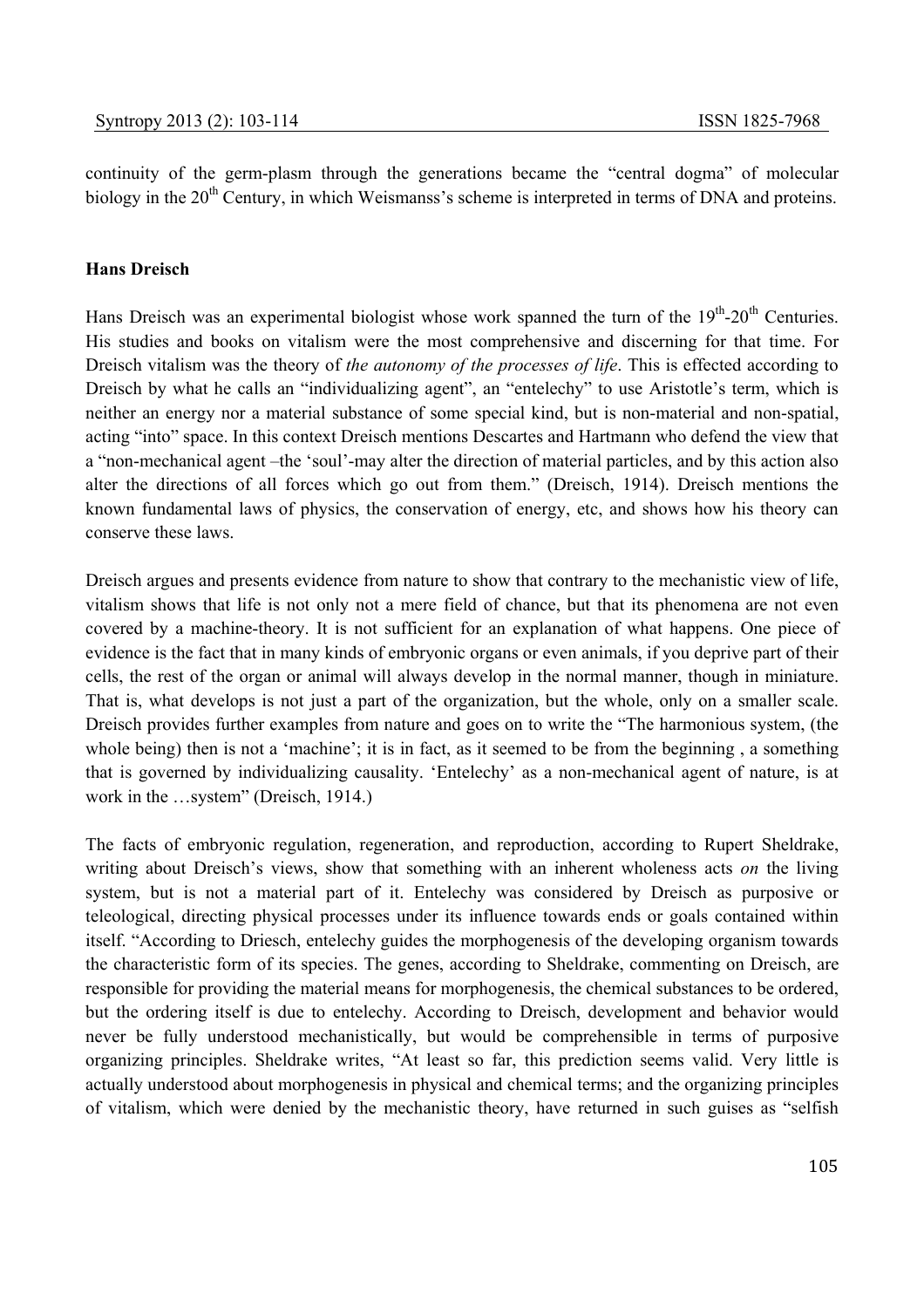genes" and genetic programs. The central paradigm of modern biology has in effect become a kind of genetic vitalism" (Sheldrake, 1988, P.83).

With respect to Sheldrake's own contribution to the field, morphogenetic fields, we will return a bit later after a presentation of the work of Wilhelm Reich.

## **Wilhelm Reich**

 $\overline{a}$ 

Wilhelm Reich, psychoanalyst, scientist, and developer of the discipline of orgonomy was born in 1897 in Bukovina of the Austro-Hungarian Empire and died 60 years later in prison in the U.S. after a life of bold intellectual adventure and remarkable scientific discovery. Reich's brilliance as a clinician and theoretician as a psychoanalyst brought him into Freud's inner circle at the early age of 22 years in Vienna. Anything but an "armchair analyst" Reich recognized how poverty and mis-information, especially about sexual matters contributed to individual and social neurosis. He set up public clinics, provided contraception and advice about their use and lectured to thousands of people about sexuality and sexual hygiene and empowered people to assume responsibility for their lives.

The driving force behind Reich's work was to understand the nature of life. As a young man he thoroughly read the work of the scientists and thinkers who had preceded him in this quest. He wrote, " I am well aware that the human race has known about the existence of a universal energy related to life for many ages. However, the basic task of natural science consisted in making this energy usable. This is the sole difference between my work and all preceding knowledge."4

Reich became aware of the existence of this energy, which he called "orgone", not through cosmology or astronomy, but through his studies in sexuality, specifically the function of the orgasm. As a psychoanalyst, practicing in Vienna in the 1920's he found that the elimination of neurotic symptoms followed rapidly upon the patient's capacity to experience a satisfying discharge of all sexual tension during the genital embrace. Following Freud's initial hypothesis Reich realized that there was an economy to the libidinal charge within the organism. Through food stuffs and exposure to the atmosphere we build up an energetic charge, which had to be be discharged at periodic intervals lest potential neurotic complexes become charged and neurotic symptoms and behavior ensues. Discharge could be effected by any of several sexual practices, work, menstruation, and childbirth, but most satisfactory on a regular basis was the genital embrace with a loved partner.

"Something" was discharged and Reich set out to understand what it was. First he succeeded in objectifying the phenomenon by measuring bioelectrical charge on the skin surface when subjects were in emotional states, sadness, anxiety, sexual pleasure. The oscillograph consistently demonstrated that

<sup>&</sup>lt;sup>4</sup> Reich, Wilhelm *Man's Right to Know*, Film by Wilhelm Reich Infant's Trust fund, Directed by Kevin Hinchey, 2002.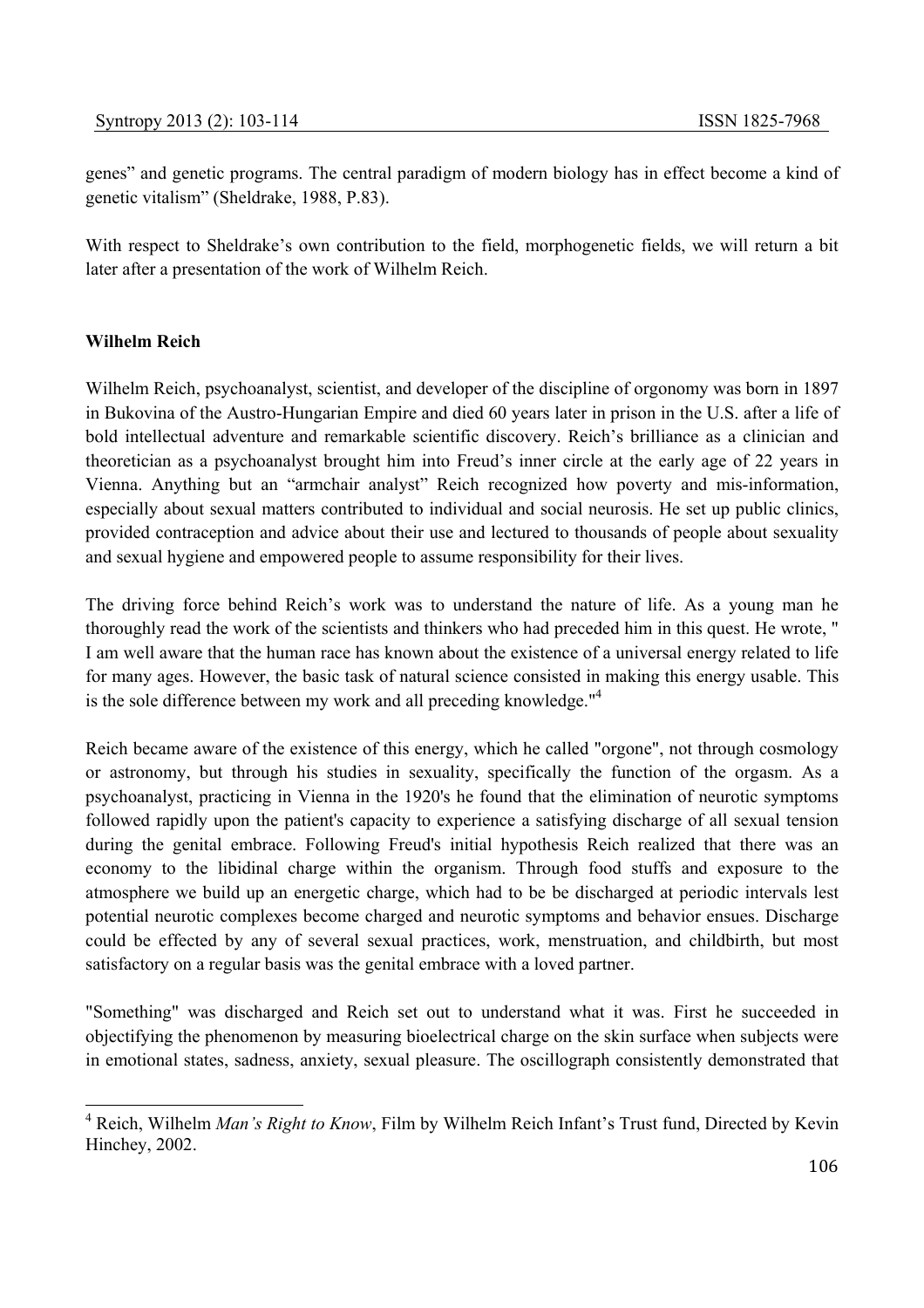states of anxiety were always associated with a drop in charge on the skin surface, states of pleasure with an increase of charge, and anger with a blocking of charge at the muscular apparatus.

The bioelectrical experiments verified something that Reich had seen when working purely clinically: The organism is in a constant state of spontaneous pulsation, of expansion and contraction, of reaching out to its environment in a state of biophysical expansion or contracting away from it, much like an ameba extending a pseudopod towards food, a comparison that Freud had made some years before.

For Reich the discovery of the "orgastic plasma pulsation" was, comparing himself to Columbus's discovery of America, "..the coastal stretch from which all else developed"<sup>5</sup> Reich had hoped that one thing that the bioelectric experiments would reveal is the nature of the life energy. Extant at the time was a bioelectrical theory of life, which Reich had embraced. With the bioelectric experiments he realized, however, that electrical energy as it was known at that time had an irritating effect on living substances, therefore it could not be the life energy per se. He began a series of experiments searching for the source of LE by examining boiled food-stuffs under a microscope reasoning that food and some form of energy from the atmosphere were the primary sources of energy for living processes. He also examined single celled organisms to understand the processes of pulsation that he had seen in patients and in the bioelectric experiments.

When Reich examined boiled foodstuffs he found, to his surprise, that with extensive boiling no matter the food source, fats, proteins, carbohydrates, they all broke down into similar forms. These were microscopic vesicles that moved from place to place, pulsated, and had a bluish glow. The vesicles, which he named "bions", were two to three times the size of bacteria, but could not be bacteria because of the extensive boiling process. And, unlike bacteria which move rapidly across the field of vision under the microscope the bions moved only a short distance from place to place about a central point. Reich found that he could culture the bions on standard media under strictly sterile conditions. Bion cultures strongly radiated "something" which could be felt as a tingling sensation on the skin or registered as a burn of the skin when directly applied. The laboratory space began to glow with a bluish radiation, film packets registered anomalous light impressions and metallic objects in the laboratory became spontaneously magnetized.

Tests at the local hospital for radioactivity proved negative. Following a series of experiments testing the effect of bion preparations on electroscopes and other devices that detect "static" electricity Reich realized that he had discovered an energy or force that originated in living substance, was released from living substance, and could exert an impression on a variety of substances. To his mind this was the life energy per se. Further research fortified this impression: tests of the energy's healing qualities were positive. Reich was also able to create bions by heating inorganic materials such as carbon, iron, and ocean sand (silicon) to incandescence and culturing the heated, sterile product in sterile media. The result in the case of sand was large packets of bions with a strong glow and the capacity to burn the

 5 Reich, Wilhelm *Ether, God, and Devil* Orgone Institute Press, 1949.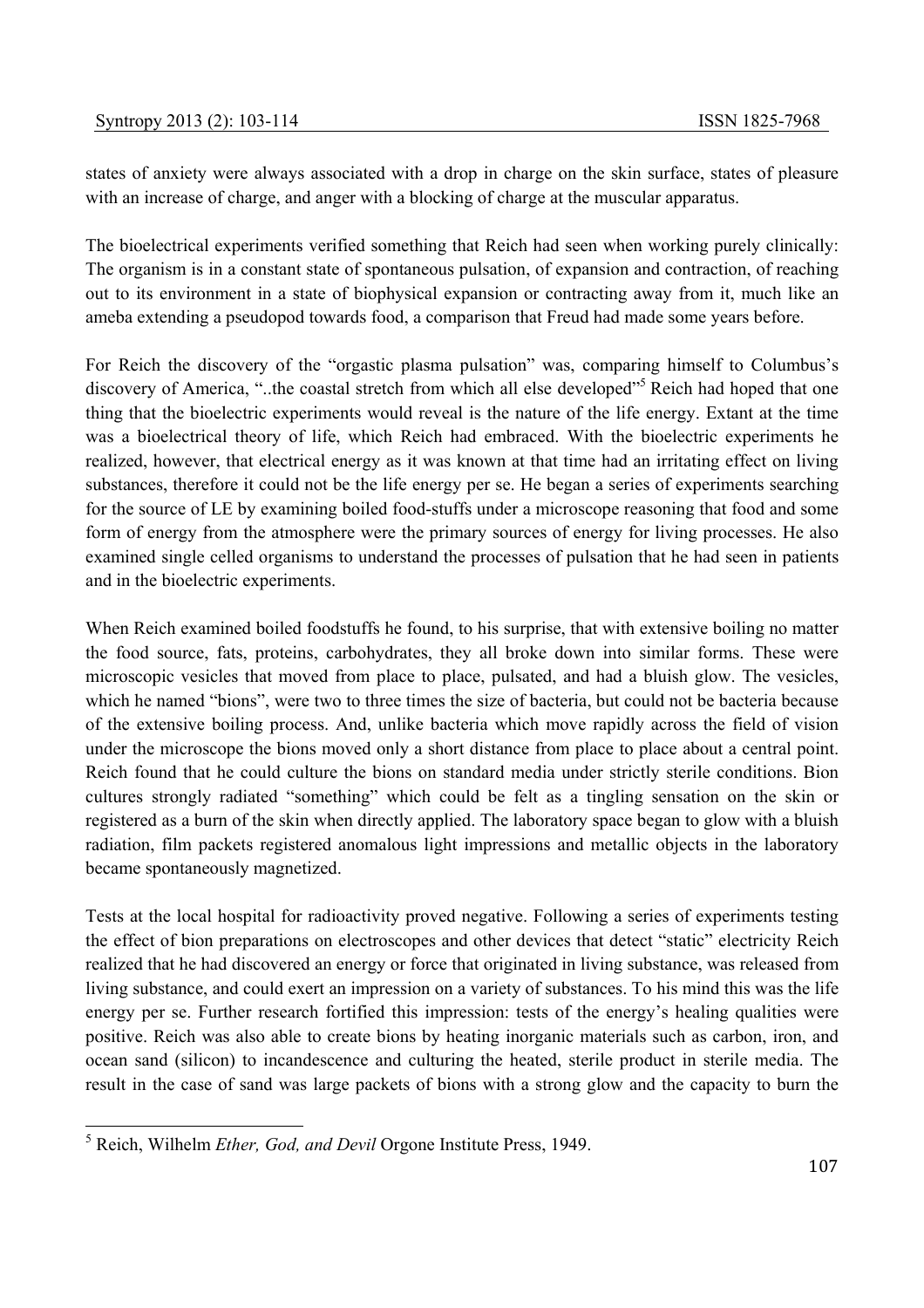skin through a glass test tube. In the process of his studies on the bions Reich discovered a natural process whereby bions obtained from grass in solution spontaneously developed into protozoa through reorganization.<sup>6</sup>

Reich's basement laboratory in Oslo in mid-Winter exhibited anomalous light phenomena-bluish fogs and small lightening-like streaks of light. Thinking that these were due to the presence of the numerous petri dishes filled with sand bion cultures Reich placed cultures into a box made of alternating layers of non-metallic and metallic materials with the metal on the inside. He hoped that the non-metallic material would prevent the radiation, whatever it was, from leaving the box while the metal would reflect the radiation back in toward the center of the box. A glass wall permitted observation of the radiation. Reich did, indeed, see the radiation in higher concentration, but was puzzled when it persisted even after removing the cultures from the box. He then realized that the radiation was everywhere, but concentrated in the box by virtue of the materials in its structure. This radiation was named orgone energy from the fact that its discovery came about from Reich's original studies of the function of the orgasm and because the radiation could be absorbed by organic materials. The enclosure was named the orgone energy accumulator. Orgone energy was life energy as manifested in the atmosphere. Later experimental work and theoretical deductions convinced Reich that it was also the cosmic energy, per se.

In 1940 Reich moved from Oslo to New York City, where he continued research and taught at the New School for Social Research. In 1950 he moved to Rangeley, Maine where he had vacationed for several years. He devoted the remaining years of his life to experimental work with physical orgone energy. He discovered that it had an anti-entropic quality, was antithetical to electromagnetism, could slow the progression of cancer in mice and ameliorate cancer in humans, run motors, nullify and transform radioactivity, create and modify the weather through manipulation with grounded long metal tubes, and be transformed into variants that had noxious qualities. All of these discoveries were published in his journals, the Orgone Energy Bulletins, and many of the experiments have been replicated by responsible scientists worldwide.<sup>7,8</sup>

Two qualities of orgone energy, which Reich described and are directly germane to our understanding of vitalism are its functions as a field around living things and how streams of energy can superimpose upon each other and in the process create mass.

l

<sup>6</sup> Extensive replication of this phenomenon including videotaping in well‐controlled conditions leaves no doubt of its reality.

<sup>7</sup> J. of Orgonomy

 $8$  Heretic's Notebook, Pulse of the Planet # 5, Edited by James DeMeo, Ph.D. Natural Energy Works, Ashland, 2002.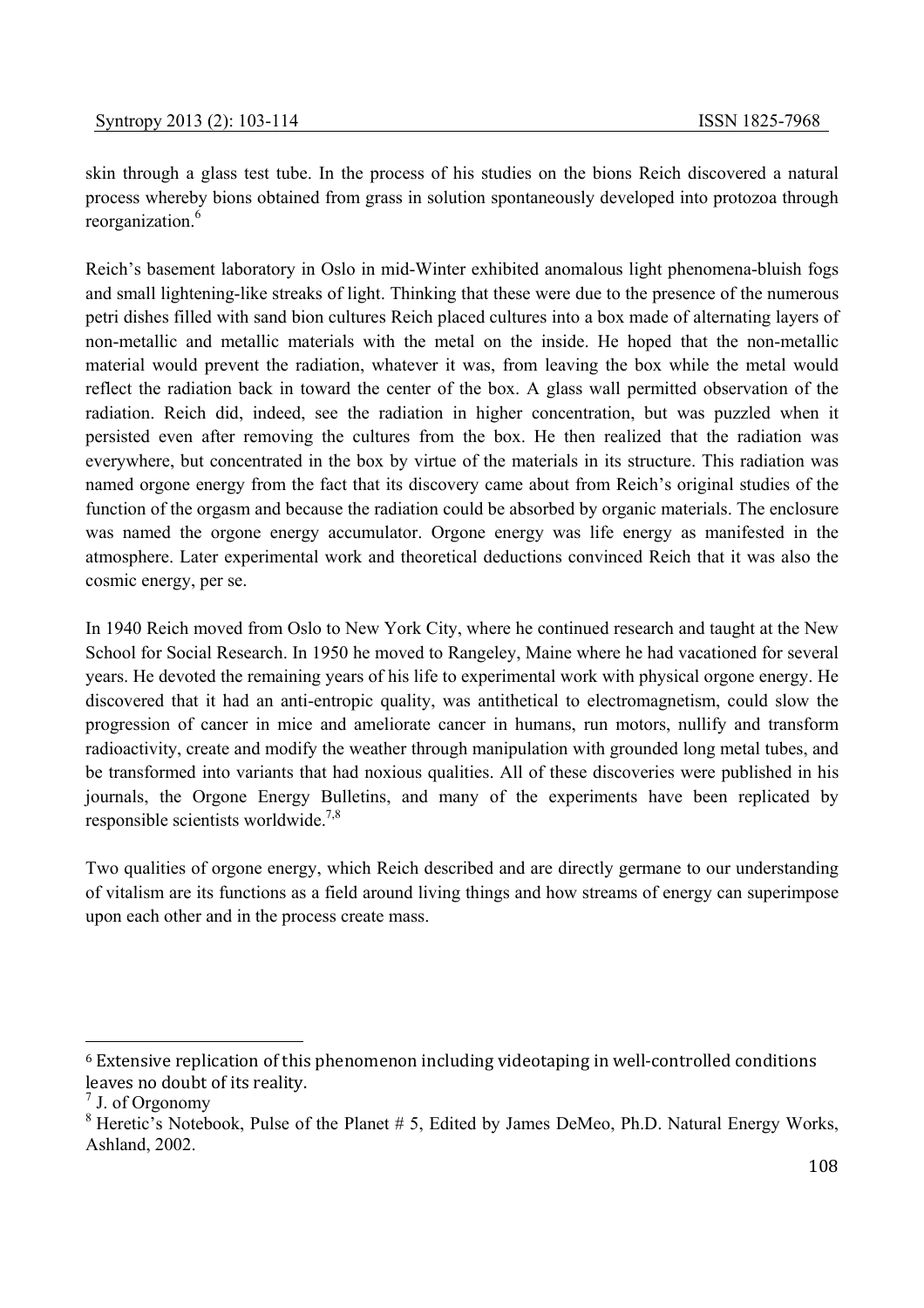Through the use of a "field meter" Reich was able to determine that a field of orgone energy surrounded humans up to a distance of six feet, the depth of the field a function of the biophysical health of the person. Experimenting with plants Reich saw that the field disappeared with death.<sup>9</sup>

Reich discerned the superimposition function of orgone energy when observing orgone "particles" in movement within a room built as an orgone accumulator. The "particles" moved in a spinning wave manner. Based upon these observations and others, theoretical determinations revealed that the superimposition of energy streams could well be the basis for galaxy formation, the aurora borealis, hurricane formation, and life energy fields.

Unfortunately, in a great travesty of justice, Reich was prosecuted for transporting orgone energy accumulators across state lines in the U.S He died in prison weeks before he was to leave on parole. His books and experimental apparatus were destroyed by the U.S. Food and Drug Administration.<sup>10</sup>

## **Harold Saxton Burr**

Harold Saxton Burr, was a professor of anatomy at the Yale University School of Medicine when he made his major discoveries about bio-electric fields surrounding living things. I find it interesting that both Reich and Burr became involved in this kind of research in the same year, 1932, and that while Reich was interested in charting the immediate changes in bioelectric charge on the surface of the skin during emotional states, Burr was more interested in electrical potentials that persisted through time. Both Reich and Burr, independently, built the world's first direct current millivoltmeters with which they conducted their research.

Burr found these charges, in the form of what he called a "field" around all living things and was able to correlate changes in the field with a variety of external events including the weather.<sup>11</sup> Trees in Lyme, Connecticut where Burr lived responded to hurricanes in the deep South, or it may have been that some deeper, vaster atmospheric or cosmic event was common to them both. One of Burr's most remarkable experiments involved the study of the bioelectrical fields, called "L-fields" for "life-fields" surrounding single cells in the early embryological phase of amphibians. Burr was able to define the long electrical axis of the single cell prior to the differentiation of any organs. He always found that the long axis of the central nervous system of the amphibian developed beneath the electrical axis, indicating that the *formal aspect of the central nervous system followed the electrical pattern.* This was a tremendous finding, but I never saw it followed up in subsequent years in the scientific literature. I met Burr at Yale while I was doing my training in psychiatry. He was a delightful fellow, who told me that his work with bioelectricity afforded him the most pleasure of all his work in his life.

9 Reich, Wilhelm, *The Cancer Biopathy*, The Orgone Institute Press, Orgonon, 1948.

<sup>10</sup> Reich, Wilhelm, *Cosmic Superimposition*, Orgone Institute Press, Orgonon, 1951.

<sup>&</sup>lt;sup>11</sup> Burr, Harold Saxton *Blueprint for Immortality*, 1972, Out of Print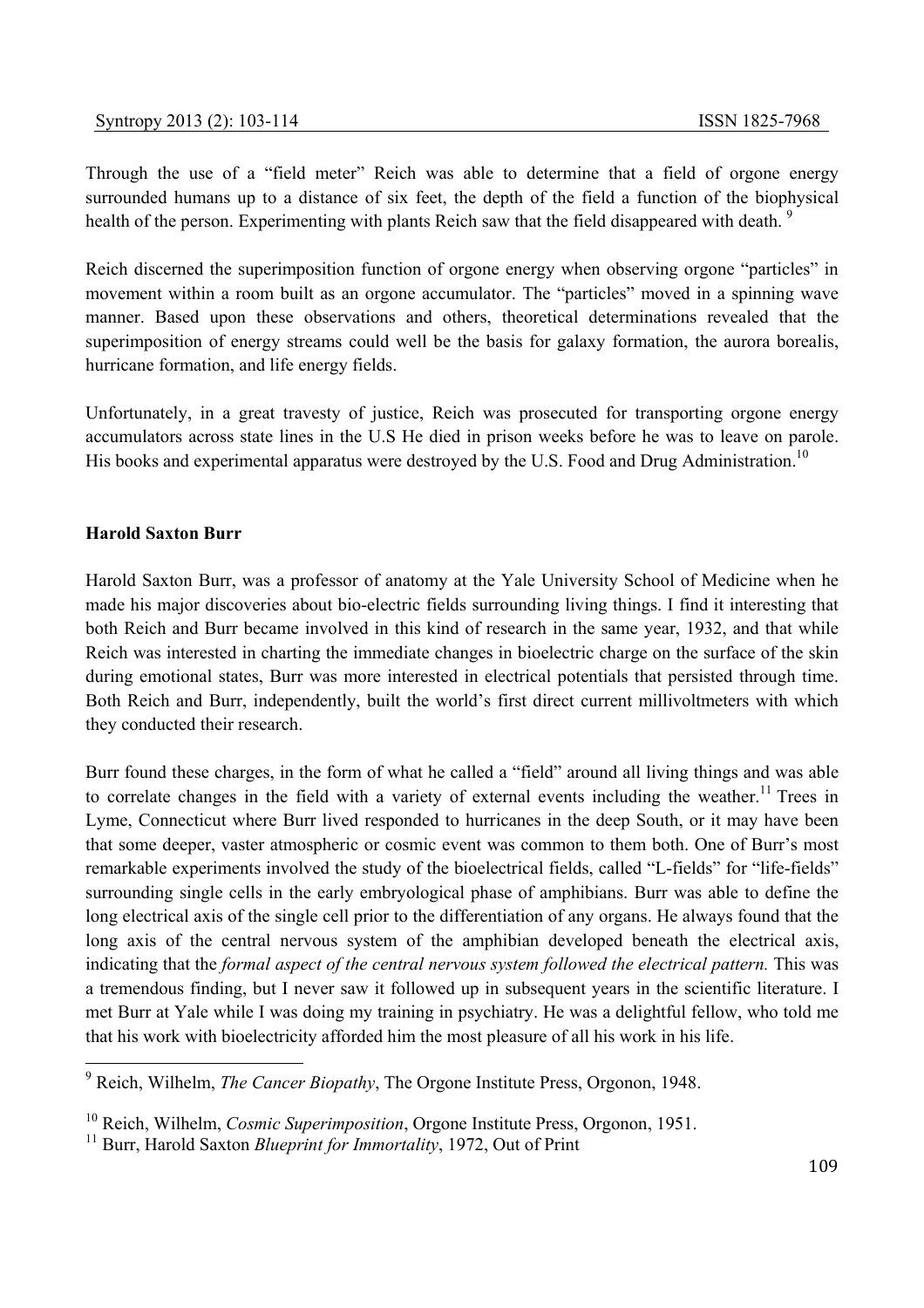## **Rupert Sheldrake**

 $\overline{a}$ 

Rupert Sheldrake is a British biologist, who, through a good deal of his work life has been an exponent of a new, holistic, vitalistic way of looking at living things. He is the author of several books $12,13$  where he describes his theory of Morphic Resonance and experiments supporting the theory.

Sheldrake is well aware of the various theories of vitalism from Antiquity to the present time and writes eloquently about them. Of all contemporary biologists he writes most persuasively about the flaws in mechanistic thinking and how more contemporary concepts such as his own and others are far more explanatory in helping us understand morphogenesis and other intrinsic qualities of life.

He writes, "All attempts to force the organizing principles of life into material objects such as genes have failed: they keep bursting out again. The concept of purposive organizing principles which are non-material in nature has been reinvented again and again. In fact this duality of matter and nonmaterial organizing principles has been implicit in the mechanistic theory of life all along. It is an essential feature of the machine metaphor. All machines involve a duality between the material components of which they are made and the purposive designs that were conceived in the minds of their designers and makers. As a contemporary theoretical biologist, Francisco Varela, has expressed it: 'What defines a machine organization is relations, and hence . . . the organization of a machine has no connection with materiality, that is, with the properties of the components that define them as physical entities. In the organization of a machine, materiality is implied but does not enter per se.'

This duality of form and matter is in fact inherent in all traditional philosophies of form. In the modern context, it is usually conceived of in terms of the duality of matter and *information.*  Information is what *informs;* it plays an *informative* role, as Norbert Weiner, the founder of cybernetics, emphasized in his concept of the primacy of information over matter and energy. He saw this distinction as essential for the doctrine of materialism: 'No materialism which does not admit this can survive at the present day.' This may sound like a radical position, but in fact ever since the seventeenth century, the survival of materialism has depended on its combination with the Platonic notion of non-material organizing principles: the laws of nature.

But if biological 'information' cannot be understood in terms of the material structures of the genes alone, then what is it? Is the information Platonic, somehow transcending time and space? Or is it immanent within organisms?<sup>(Sheldrake, 1988 p.88)</sup>

Sheldrake's answer is that information is immanent in morphogenetic fields, inherited in nonmaterial manner by organisms from their predecessors. As Sheldrake informs us, in the early 1920s the field concept was introduced into biology by Hans Spemann, Alexander Gurwitsch, and Paul Weiss. They were called developmental, embryonic, or morphogenetic: they both organized normal development and guided the process of regulation and regeneration after damage.

<sup>12</sup> Sheldrake, Rupert, *A New Science of Life*, Blond & Briggs, London, 1981

<sup>&</sup>lt;sup>13</sup> Sheldrake, Rupert, The Presence of the Past, Times Books, N.Y., 1988.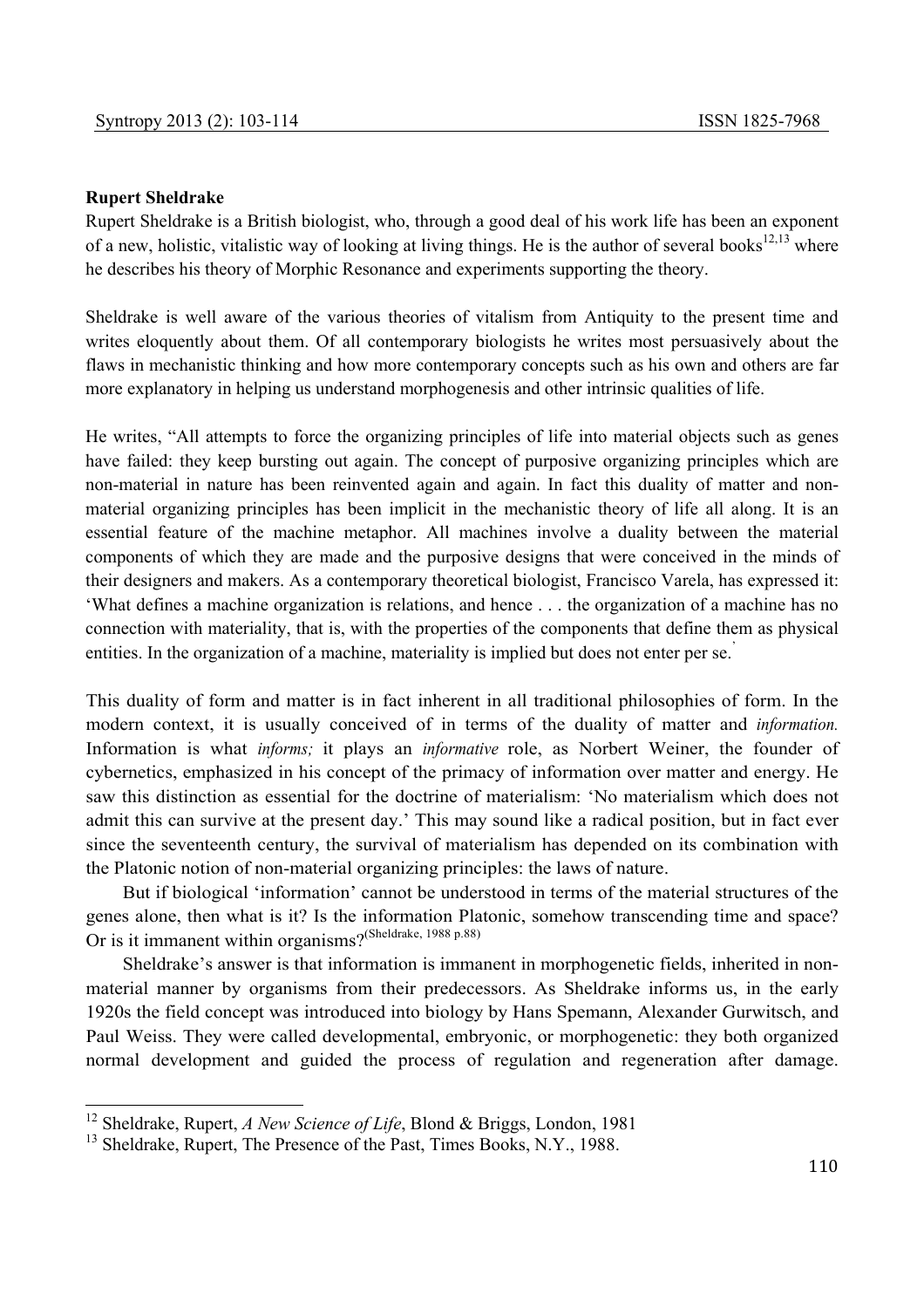Gurwitsch wrote:

"*The place of the embryonal formative process is a field (in the usage of the physicists) the boundaries of which, in general, do not coincide with those of the embryo but surpass them. Embryogenesis, in other words, comes to pass inside of the fields…Thus what is given to us as a living system would consist of the visible embryo (or egg, respectively) and a field.*<sup>14</sup>

#### Weiss wrote:

l

"*A field is a condition to which a living system owes its typical organization and its specific activities. These activities are specific in that they determine the character of the formations to which they give rise…In as much as the action of fields does produce spatial order, it becomes a postulate that the field factors themselves possess definite order. The three-dimensional heterogeneity of developing systems, that is, the fact that these systems have different properties in the three dimensions of space, must be referred to a three-dimensional organization and heteropolarity of the originating fields.*" 15

Each species of organism has its own morphogenetic field, although fields of related species may be similar. Within the organism there are subsidiary fields within the overall field of the organism, in fact a nested hierarchy of fields within fields.

Sheldrake writes, "The concept of morphogenetic fields…differs from Driesch's idea of entelechies in that the field concept implies the existence of profound analogies between the organizing principles of the biological realm and the known fields of physics. By contrast, Driesch, as a vitalist, stressed the radical difference between the realm of life and the realms of physics and chemistry. However, there is no doubt that many features of entelechies were carried over into the concept of morphogenetic fields. Like entelechy, these fields were endowed with properties of self-organization and goal-directedness; and like entelechy, they were assumed to play a causal role, guiding the systems under their influence towards characteristic patterns of organization. For example, Weiss thought of the fields as complexes of organizing factors which "cause the originally indefinite course of the individual parts of the germ to become definite and specific, and furthermore, cause this to occur in compliance with a typical patterns." And Waddington's concept of chreodes canalizing development towards particular goals strongly resembles the pulling or attracting of pathways of development towards ends given by entelechy. The ends or goals of the chreodes from the point of view of a developing system lie in the future, and Waddington described them in the language of dynamics as "attractors." Modern mathematical dynamics is

<sup>14</sup> Gurwitsch, A. *Ueber den Begriff des embryonalen Felds*. Archiv fur entwicklungmechanik 51:383- 415.

<sup>15</sup> Weiss, Paul *Principles of Development*, Holt, N.Y. 1939.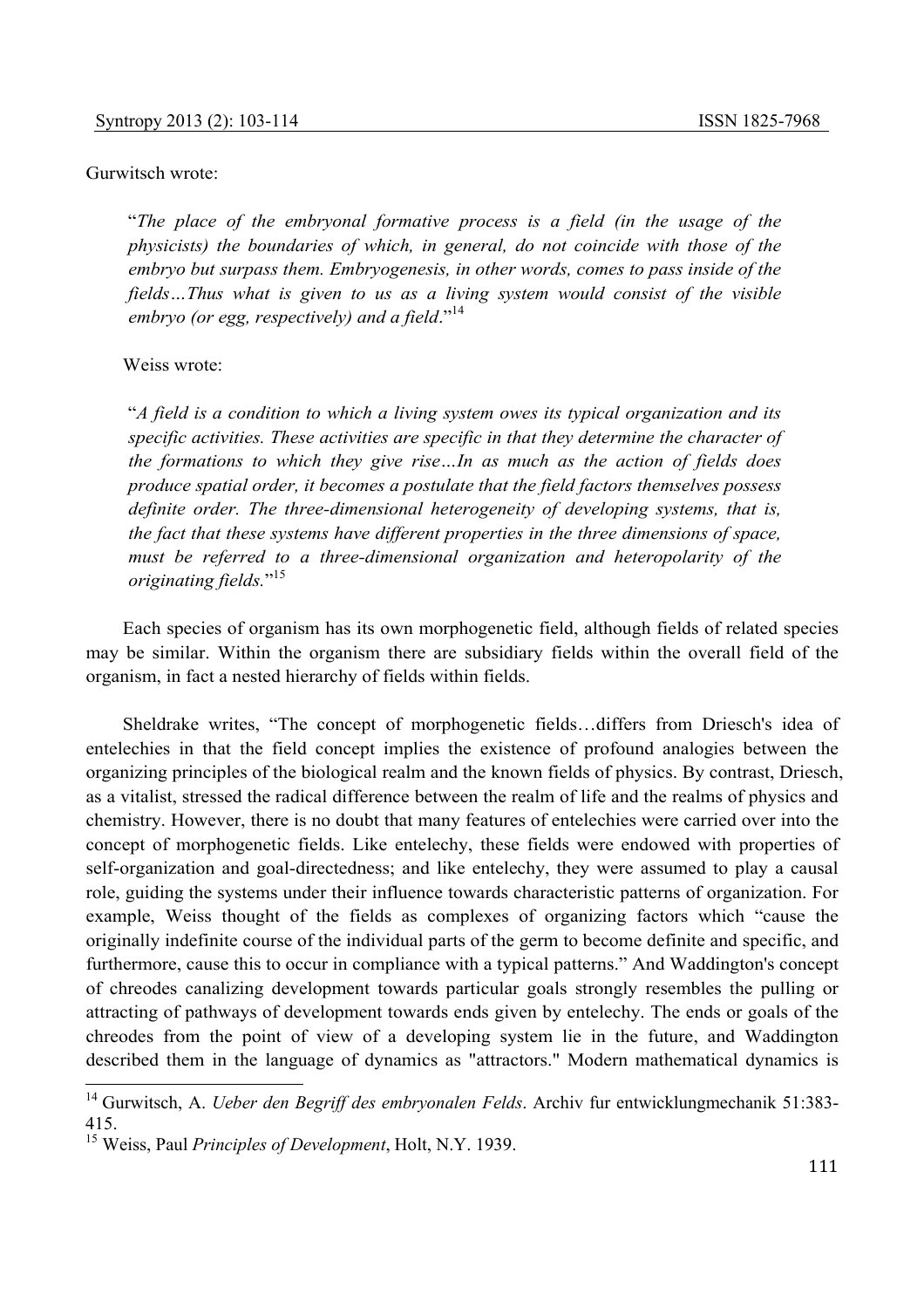teleological in that it involves the idea of "basins" within which are "attractors" representing the states towards which dynamical systems are drawn." (Sheldrake, 1988, P.101)

Sheldrake describes how the field concept is being modeled more and more with many variations on the basic theme from being completely virtual to Sheldrake's own "hypothesis of formative causation" which "starts with the assumption that morphogenetic fields are physically real, in the sense that gravitational, electro-magnetic, and quantum fields are physically real."He maintains that "each kind of cell tissue, organ, and organism has its own kind of field and that these fields shape and organize developing microorganisms, plants, and animals, and stabilize the forms of adult organisms. They do this on the basis of their own spatio-temporal organization.

The temporal aspect of morphogenetic fields is brought out most clearly in the concepts of  $chreodes<sup>16</sup>$  and morphogenetic attractors. The morphogenetic fields relate developing organisms to future patterns of organization, towards which chreodes guide the developmental process…What is new in the hypothesis of formative causation is the idea that the structure of these fields is not determined by either transcendent Ideas of timeless mathematical formulae, but rather results from the actual forms of previous similar organisms. In other words, the structure of the fields depends on what has happened before. Thus, for example, the morphogenetic fields of the foxglove species are shaped by influences from previously existing foxgloves. They represent a kind of pooled or collective memory of the species. Each member of the species is molded by these species fields, and in turn contributes to them, influencing future members of the species. Sheldrake postulates that this kind of memory works on a kind of resonance, called by him "morphic resonance", which takes place on the basis of similarity. "This is a non-energetic transfer of information…but does resemble known kinds of resonance in that it takes place on the basis of rhythmic patterns of activity."(Sheldrake, 1988 p.108) In his book Sheldrake describes experiments confirming this hypothesis and applies it to several fields of human endeavor and sociality.

## **Nicolai Levashov**

 $\overline{a}$ 

Nicolai Levashov is a now-deceased theoretical physicist and master healer, who mentored me in his healing methods during the fifteen years that he resided, practiced healing, and taught in San Francisco. Nicolai had the capacity to see "energy fields" in great detail both in and around people and in nature-at-large. Exceptionally brilliant, he examined his unique qualities and their interplay in the world and wrote several books on his findings, three of which have been translated into

 $16$  A concept created by C.H. Waddington. It refers to developmental pathways, canalized pathways of change. In an epigenetic landscape they would correspond to the valleys and lead to particular developmental end-points, say sepals, petals, stamens, and pistils in a flower. *The Strategy of Genes*, George Allen and Unwin, Ltd., 1957.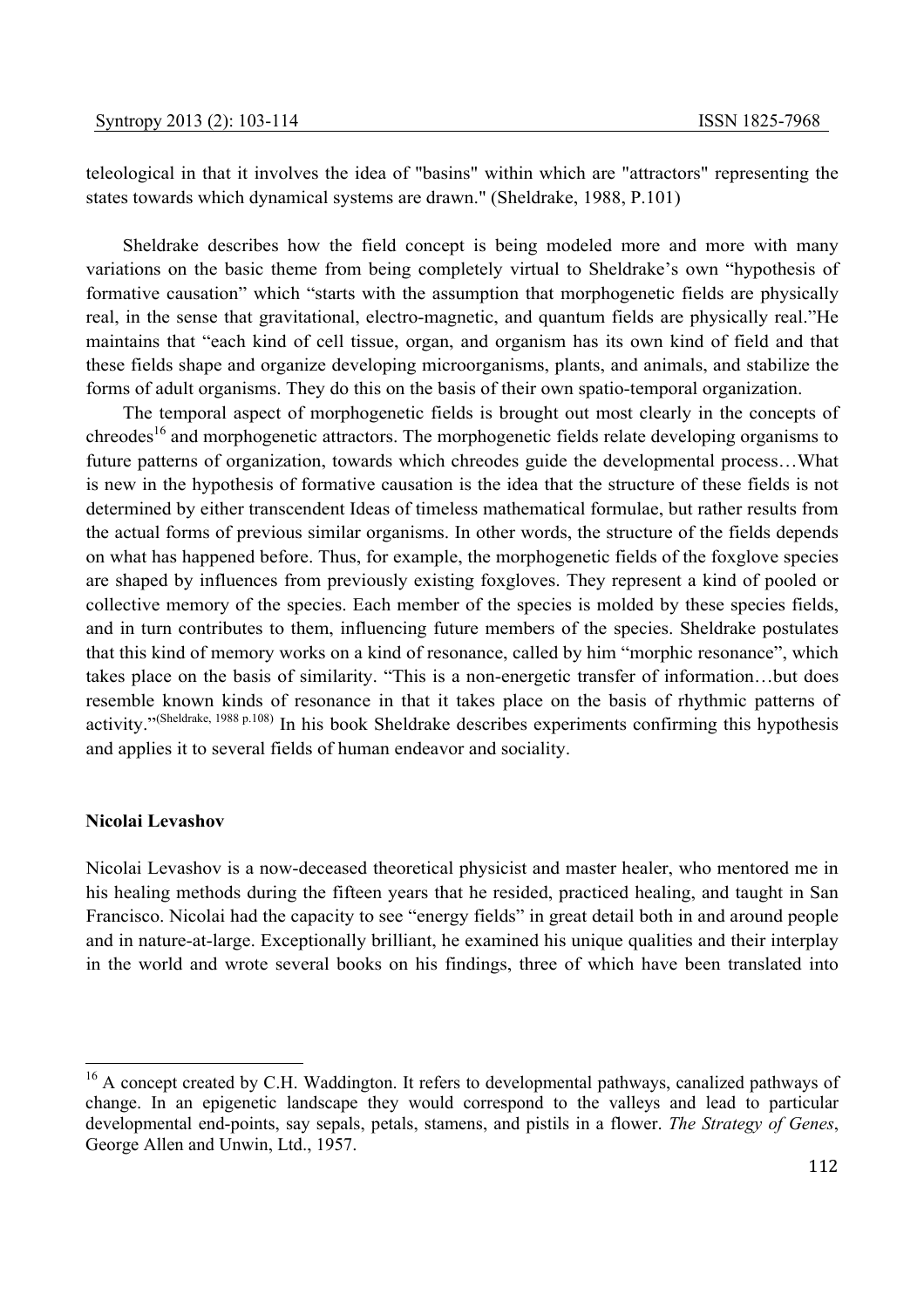$\overline{a}$ 

English.<sup>17</sup> My experience of his findings as a student and practitioner of his healing method is that he is essentially correct in his descriptions of biological functions and how they co-function with consciousness and our spirit.

On the basis of his remarkable abilities to "see" ("envision") the other dimensions of our existence along with his scientific training Nicolai found that in addition to our physical selves we have so-called etheric and astral and mental bodies. He stresses that these bodies, which some call subtle energy bodies, are not primarily energetic, but are material, not in the sense that mass is material, but in the sense that they are palpable to him in many ways that a purely energetic structure would not be. $18$ 

According to Levashov our universe is made of 7 primary matters out of innumerable primary matters existing in the cosmos. The melding of these matters creates six spheres of "matter". The mass of the Earth comes about through the complete melding of all 7 primary matters, the etheric sphere of the melding of 6 primary matters, and so on through the completion of astral, and first, second, and third spheres. These spheres surround and interdigitate with each other. They have functions, which have everything to do with the health and functioning of the mass of the planet, our existence after physical death, and reincarnation.

One is born with a rudimentary etheric body, which is in energetic (life energy) circulation with the physical body. Each physical cell has an etheric body counterpart, which is essentially identical to its physical cell. The sum total of the etheric cells makes up a total organismic etheric body. The development of the etheric body from its rudimentary state to a full-fledged body takes place via the infants exposure to *information* and its capacity to "take in" that information. For example, the impact of visual images on the retina results in the transmission of ionic charges down the optic nerve to the brain. When this input reaches a certain level of intensity, more than can be held by the neural tissue, it breaks down releasing its "primary matters, which explodes through a boundary between the physical and etheric levels of the neuron in question and goes towards building up the etheric body. The full establishment of the etheric body takes place by the age of 4 years.

The creation of the astral body involves a similar process, which takes place between the ages of 14 and 18 years. For this to occur the acquired "information" must be of a more complex form for excitation of the physical mass to be effected. The release of primary matters from the etheric to the astral body fills up the astral body. Now the circulation of life energy is from the physical body to the etheric body through the astral body and return to the physical body.

The continuity of the physical body depends upon cellular reproduction and regeneration with the form of the physical body reproduced via projection from the etheric body, its exact blueprint. Disease, whether from psychic trauma established in the astral body or insult to the physical body, if chronic, results in changes in the etheric body. When reproduction takes place on a physical

<sup>&</sup>lt;sup>17</sup> Levashov, Nicolai. The Final Appeal to Mankind, Vols. 1 and 2, and Spirit and Mind. Privately published, Dates respectively. The Final Appeal to Mankind is available in English to the public at his website, www.levashov.info.

<sup>18</sup> For a description of this process as it takes place in a student one may read my paper, *Studies with Nicolai*, richardablasband@gmail.com.